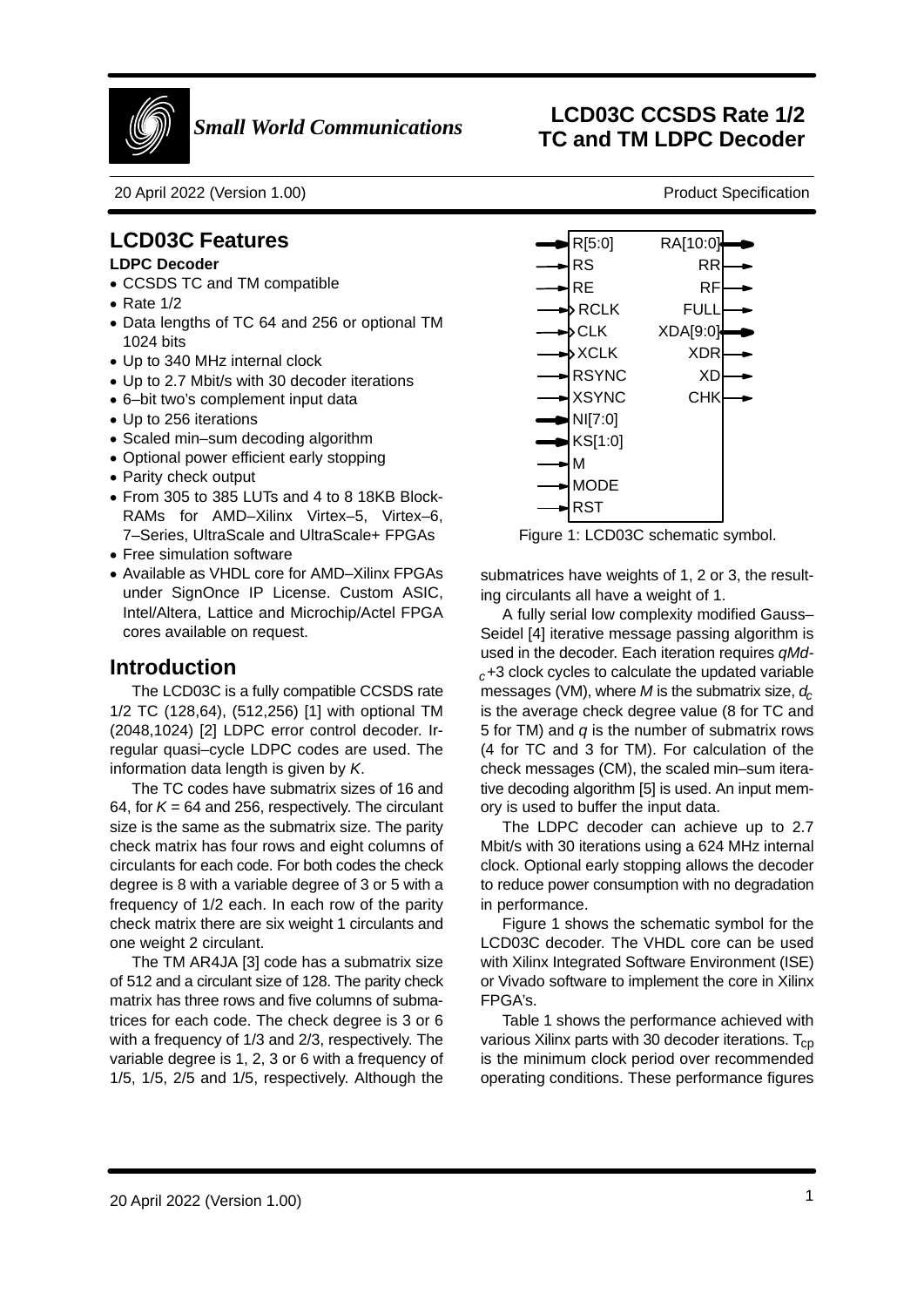may change due to device utilisation and configuration.

| <b>Xilinx Part</b> |                      | $f_d$ (Mbit/s) for $K =$ |      |
|--------------------|----------------------|--------------------------|------|
|                    | T <sub>cp</sub> (ns) | 64 or 256                | 1024 |
| <b>XC7S6C-1</b>    | 5.484                | 0.75                     | 0.81 |
| XC7S6C-2           | 4.458                | 0.93                     | 0.99 |
| <b>XC7A12T-1</b>   | 5.501                | 0.75                     | 0.80 |
| $XC7A12T-2$        | 4.462                | 0.93                     | 0.99 |
| $XC7A12T-3$        | 3.946                | 1.05                     | 1.12 |
| <b>XC7K70T-1</b>   | 3.896                | 1.06                     | 1.14 |
| XC7K70T-2          | 3.243                | 1.28                     | 1.37 |
| XC7K70T-3          | 2.911                | 1.43                     | 1.52 |
| XCKU035-1          | 3.090                | 1.34                     | 1.43 |
| XCKU035-2          | 2.656                | 1.56                     | 1.67 |
| XCKU035-3          | 2.213                | 1.88                     | 2.00 |
| XCKU3P-1           | 2.037                | 2.04                     | 2.18 |
| XCKU3P-2           | 1.785                | 2.33                     | 2.48 |
| XCKU3P-2           | 1.602                | 2.60                     | 2.77 |

**Table 1: Xilinx Performance (30 iterations).**

Table 2 gives the 6–input LUT and 18KB Block- RAM complexity depending on MODE and XSYNC. Note that MODE, XSYNC and RSYNC are soft inputs used to select the decoder configu ration. They should not be connected to logic orinput pins.

|  |  | Table 2: Decoder complexity. |
|--|--|------------------------------|
|--|--|------------------------------|

| <b>MODE</b> | <b>XSYNC</b> | <b>LUTs</b> | <b>BlockRAM</b> |
|-------------|--------------|-------------|-----------------|
|             |              | 305         |                 |
|             |              | 332         |                 |
|             |              | 385         | x               |

## **Signal Descriptions**

|             | טושועו וטכסט וגוועוט                     |
|-------------|------------------------------------------|
| <b>CHK</b>  | <b>Parity Check</b>                      |
| <b>CLK</b>  | <b>System Clock</b>                      |
| <b>FULL</b> | Decoder Full (new data not accepted)     |
| KS          | Data Length Select                       |
|             | $0 = 64$                                 |
|             | $1 = 256$                                |
|             | $2 = 1024$                               |
| M           | Early Stopping Mode                      |
|             | $0 = No$ early stopping                  |
|             | $1 =$ Early stopping enabled             |
|             | MODE Maximum Data Length Select          |
|             | $0 = 64$ or 256                          |
|             | $1 = 64, 256$ or 1024                    |
| ΝI          | Number of Iterations minus one (0-255)   |
|             | I = NI+1 wjere I is number of iterations |

| R           | Received Data (6-bit)    |
|-------------|--------------------------|
| RA          | Received Data Address    |
| RCLK        | Received Data Clock      |
| RE          | Received Data Enable     |
| RF          | Received Data Finish     |
| RR          | Received Data Ready      |
| RS          | Received Data Start      |
| RST         | <b>Synchronous Reset</b> |
|             | RSYNC RCLK and CLK equal |
| <b>XCLK</b> | Decoded Data Clock       |
| XD          | Decoded Data             |
| XDA         | Decoded Data Address     |
| XDR         | Decoded Data Ready       |
|             | XSYNC XCLK and CLK equal |
|             |                          |

## **LDPC Decoder Parameters**

We model the received sample at time *i* as

$$
r_i = A(s_i + n_i) \tag{1}
$$

where A is the no–noise amplitude,  $s_i$  is the modulated signal with value +1 for coded bit  $y_j$  = 0 and –1 for  $y_i$  = 1,  $n_i$  is additive white Gaussian noise (AWGN) with normalised variance

$$
\sigma^2 = 1/(2RE_b/N_0)
$$
 (2)

 $\sigma^2 = \frac{1}{2} R E_b/N_c$  and  $R$  = 0.5 is the code rate.

 The value of A directly corresponds to the 6–bittwo's complent input (shown in Table 3) which have 64 quantisation regions. The quantisation regions are labelled from –32 to 31. For example,one could have  $A = 15.7$ . This value of A lies in quantisation region 16 (which has a range be tween 15.5 and 16.5). For best performance, werecommend A = 16.5, 16.5 and 12.5 for KS = 0, 1 and 2, respectively..

|  | Table 3: Quantisation for received data. |  |  |  |
|--|------------------------------------------|--|--|--|
|--|------------------------------------------|--|--|--|

| <b>Decimal</b> | <b>Binary</b> | Range                           |
|----------------|---------------|---------------------------------|
| 31             | 011111        | $30.5 \leftrightarrow \infty$   |
| 30             | 011110        | $29.5 \rightarrow 30.5$         |
| ፡              |               |                                 |
| $\overline{2}$ | 000010        | $1.5 \rightarrow 2.5$           |
| 1              | 000001        | $0.5 \rightarrow 1.5$           |
| ი              | 000000        | $-0.5 \leftrightarrow 0.5$      |
| $-1$           | 111111        | $-1.5 \leftrightarrow -0.5$     |
| $-2$           | 111110        | $-2.5 \leftrightarrow -1.5$     |
| ፡              |               |                                 |
| $-31$          | 100001        | $-31.5 \rightarrow -30.5$       |
| $-32$          | 100000        | $-\infty \leftrightarrow -31.5$ |

## Decoder Speed

 The number of LDPC decoder iterations is determined by NI, ranging from 0 to 255.  $NI = I-1$ where  $I$  is the number of iterations. This is equiva-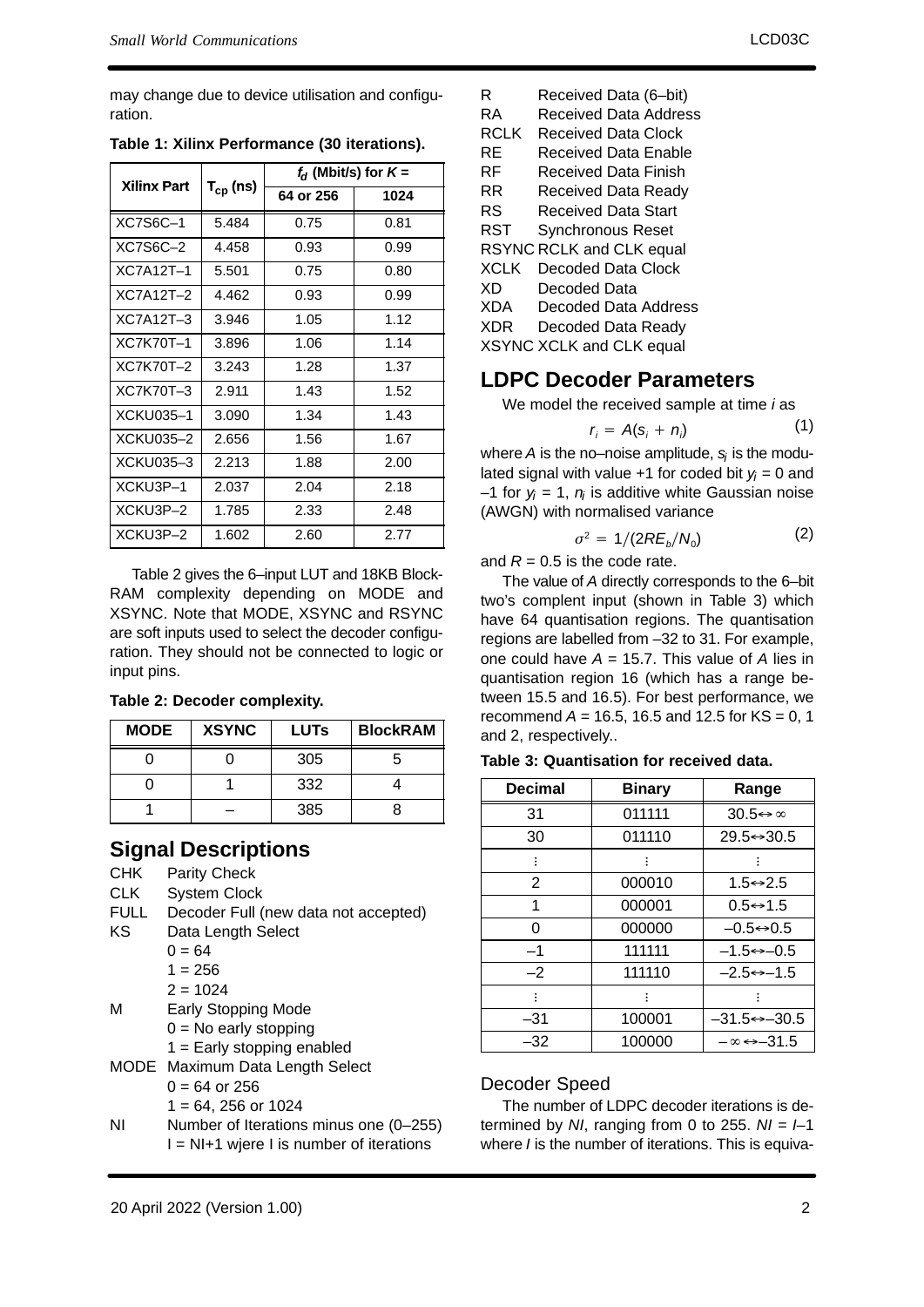

Figure 2: Simplified block diagram of LCD03C decoder.

lent to 1 to 256 iterations. The decoder initially starts at iteration 0, increasing by one until NI is re ached or an earlier time if early stopping is enabled.

The LDPC decoder speed  $f_d$  is given by

$$
f_d = \frac{F_d K}{IqMd_c + 3} \tag{3}
$$

where  $F_{\!d}$  is the CLK frequency. Using these parameters for  $NI = 29$  ( $I = 30$  iterations) gives  $f_d =$  $F_{d}/240.047$ ,  $F_{d}/240.012$  and  $F_{d}/225.003$  for K = 64, 256 and 1024, respectively.

#### Decoder Delay

 The decoder delay can be separated into threeparts. This is the input memory delay  $T_i$ , LDPC decoder delay  $T_l$  and the output memory delay  $T_o$ . Each delay is equal to

$$
T_i = (N+1)T_r \tag{4}
$$

$$
T_i = (IqMd_c + 4 - S_i)T_c \tag{5}
$$

$$
T_o = (3 - 2S_x)T_x \tag{6}
$$

 $T_o = (3 - 2S_x)T_x$  (6)<br>where  $T_r$  is the RCLK period,  $S_r$  = RSYNC,  $T_c$  is the CLK period,  $\mathcal{T}_\mathsf{X}$  is the XCLK period and  $\mathsf{S}_\mathsf{X}$  = XSYNC.

The above delays assume that RE is high in the minimum time, no early stopping is used (M = 0) and that the decoder parameters do not change between decoded blocks. When decoding multiple blocks with varying code parameters, thedelay is more difficult to predict.

When RSYNC is low the actual LDPC decoderdelay will vary from  $T_l$  – $T_c$  to  $T_l$ . Similarly, when XSYNC is low the actual output delay will varyfrom  $T_{o}-T_{x}$  to  $T_{o}$ .

## **LDPC Decoder Operation**

 Figure 2 gives a simplified block diagram of the LCD03C decoder. Each memory is implemented using a number of smaller memories that coverthe various code options.

The received input data are written 6–bits at a time into one half of the Input RAM. The other halfof the memory has 6–bit input data read into the decoder during the first iteration in each clock cycle. The Circulant Address LUT is used to ad dress the Input and Variable RAM, reading the VMfor each parity check equation.

For each iteration, for each circulant row i, 0  $\leq$  $i \leq q-1$ , the VMs are read for  $Md_c(\iota)$  clock cycles and after a delay of  $d = 3$  clock cycles, the new VMs are written for  $Md_c(i)$  clock cycles. At the same time as the new VMs are written, the VMs for the next circulants are read. The order in which the VMs are read and written is carefully arranged so that the VMs for each circulant are read afterthey are written.

To reduce complexity, there is only one parallelcheck/variable circuit. Each circuit serially inputsthe LLRs for  $d_c(i)$  clock cycles. During this time the previously stored VM sign bits are read foreach of the LLR inputs.

The minimum magnitude, next minimum mag nitude, VM parity and the address of the minimum magnitude value is read once at the beginning ofthe calculation. If the address matches the  $d_{\text{c}}(\textit{i})$ clock address, then the next minimum magnitude is output, otherwise the minimum magnitude isoutput.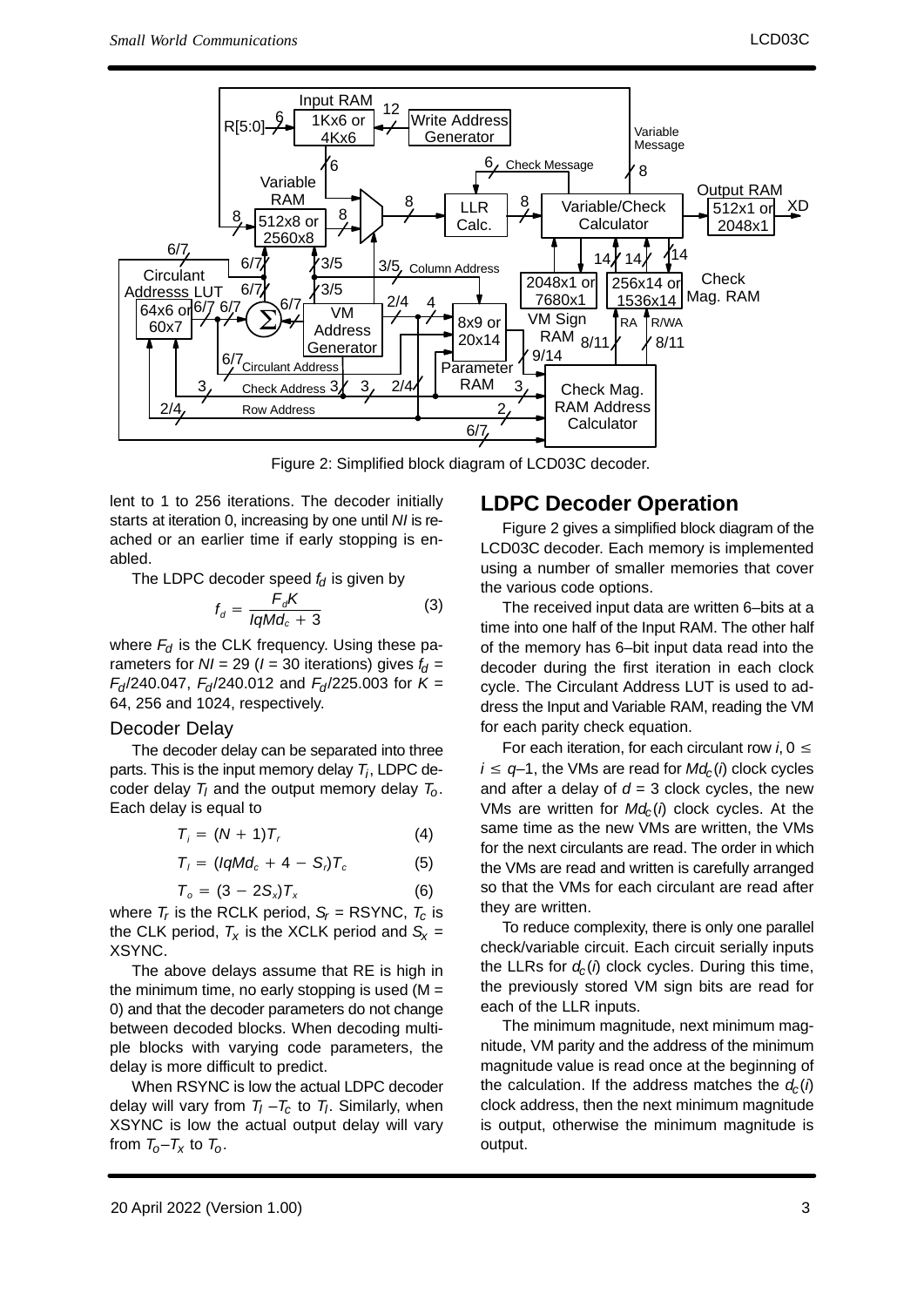The VM parity, VM sign bit and selected magni tude are combined to form a two's complementCM which is subtracted from the LLR to form an8–bit VM. This value is stored in the Variable RAM.

The  $d_{\!c}$ The  $d_c(i)$  signs of the LLRs are serially exclusi-<br>ve–ORed (added modulo–2) to form the LLR pari ty check. The magnitude of the VMs (limited to 5–bits each) are used to serially find the minimum magnitude and next minimum magnitude usingtwo comparator circuits. The  $d_c(\mathbf{\i})$  signs of the VMs are serially exclusive–ORed together to calculatethe VM parity.

The VM magnitudes are scaled by 53/64,49/64 and 51/64 for  $KS = 0$ , 1 and 2, respectively. The magnitudes are then rounded down to the nearest integer. This avoids over optimistic values which reduces performance. For KS = 2, check message hard limiting is used to reduce the error floor [6]. If the VM magnitude is greater than or equal to 31, the preliminary check message magnitude (PCMM) is hard limited to 31, otherwise thescaled PCMM is used.

Small lookup tables are used to perform the scaling. The two scaled magnitudes, VM parity and the address of the minimum magnitude are stored in the Check Magnitude RAM. This requires 14 bits. The VM sign bits are stored in theVM Sign RAM.

After the VMs have been read, the previously stored compressed CM values needs to be added to form the LLR. The VM parity is XORed with the sign bit of the VM to produce the sign bit of the CM.This is combined with the magnitudes to produce a two's complement CM. This CM is then added to the VM to produce the new LLR. To avoid over or under flow, positive CMs are added only if the VM is less than 192 and negative CMs are addedonly if the VM is greater than or equal to –192.

For the Check Magnitude RAM, there are three sets of read and write operations. There is one clock cycle to read the previous iteration CMs and one clock cycle to write the new CMs. This has tobe done at the same time as reading  $d_{\rm c}$  CMs for calculation of the new LLRs. A dual port RAM isused to perform this operation.

On the last iteration decoded data are stored in one half of the Output RAM at CLK. Address generation is then used to read the Output RAM at XCLK so as to select the decoded output in thecorrect order.

The received data ready RR signal when high indicates when the decoder can accept data.When low, this indicates that new data must not beinput to the decoder in the next clock cycle. That

is, RS and RE must remain low in the next clockcycle.

If FULL is low, the received data start RS signalis used to start the decoder. The received data enable input RE must also go high when RS goes high to read the first received data. RE can only go high once for each received input symbol. Thismeans RE can only be high for  $N = 2K$  clock cycles.

The received data ready output RR will go high to indicated that RE can now go high so as to read the next input. RR will stay high until one clock cycle before the last data is input. RS and RR can be ORed together to form RE if the input data isstored in an external memory.

Valid data must be input one clock cycle afterRE goes high. A received data address outputRA[10:0] is provided for reading received data from an external synchronous read input memory.Data read from the input memory must be held ifRE goes low as shown in Figure 3

 The received data finish output RF will go high at the end of each received block. This occurswhen  $RA = N-1$ . If RE goes low at  $RA = N-1$ , RF will remain high. RF will go low only after RE goeshigh.

If the other half of the Input RAM is available,FULL will remain low, indicating that the next block may be input. If both halves of the RAM are full,then FULL will go high. FULL will not go low again until one of the halves of the RAM becomes available. If FULL is low, RS and RE can go high.

Inputs R[5:0], RS, RE, NI[7:0], KS[1:0] and M must be synchronous to RCLK. Outputs RA[10:0],RR, RF and FULL are synchronous to RCLK. Internal decoding uses CLK. If RCLK and CLK are equal to each other in both clock period and phase, then RSYNC can equal 1. This reduces the decoder input time by one clock cycle. If RCLK and CLK are not equal, then RSYNC must equal0. RSYNC should not be connected to logic orinput pins.

The input data can be input in any code order.That is, it is not necessary to wait for the decoderto output the last block of one code before changing to another code. If changing the code, the decoder parameters NI[7:0], KS[1:0] and M muststay constant from the time RS goes high to untilafter RF goes high.

Figure 3 illustrates the decoder input timing.Each received sample  $\boldsymbol{R}_{i},\,0\leq i\leq \textit{N}\!\!-\!\!1$  represents a 6–bit sample at time *i*. RS is shown going high again for the case where  $FULL = 0$ .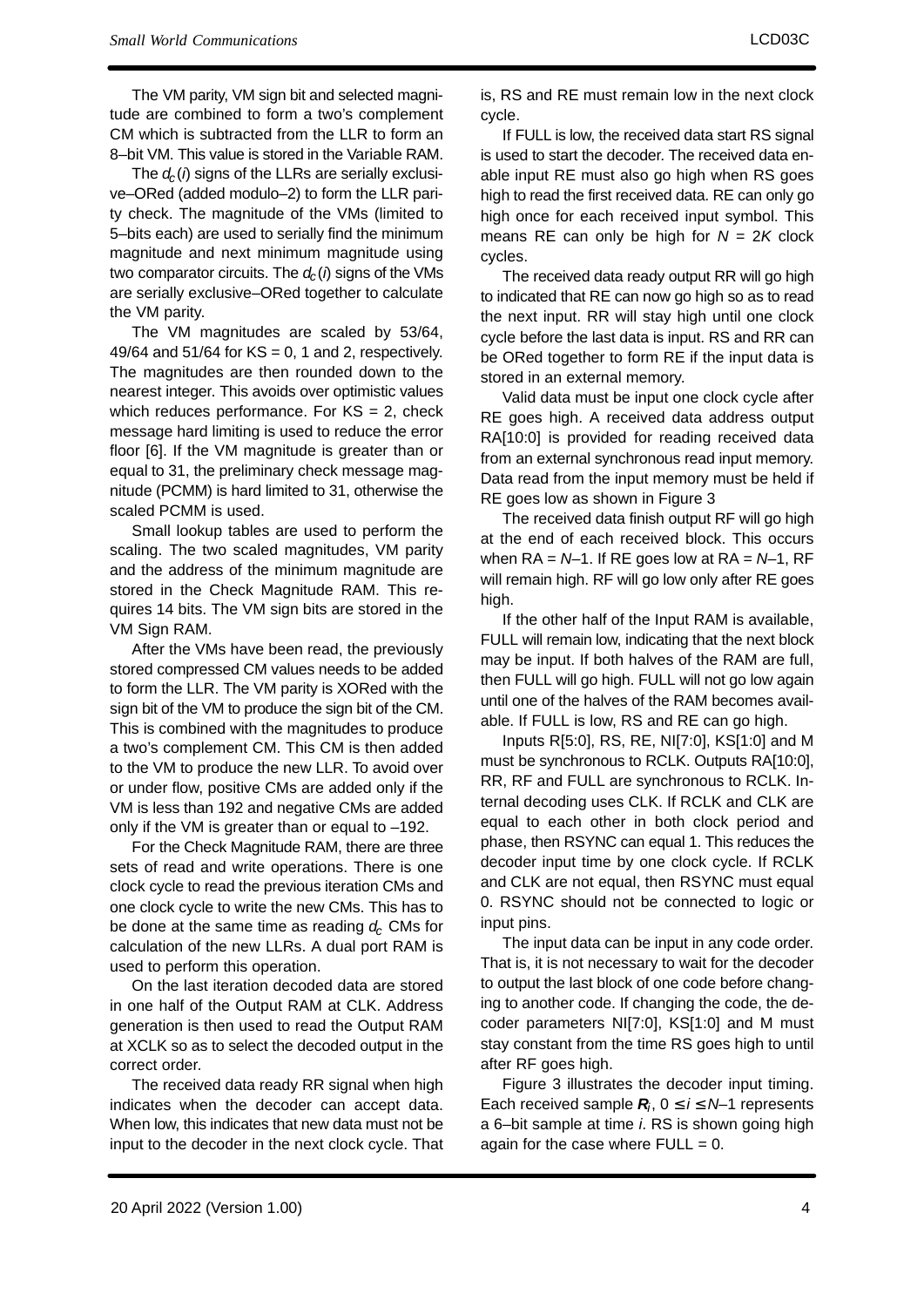

Figure 3: LDPC decoder input timing  $(KS = 0)$ .

Figure 4 illustrates the decoder output timing. The decoded block is output from one half of the Output RAM after a block has been decoded. Thesignal XDR goes high for *K*–1 XCLK cycles while the block is output. The block is output in sequential order with address XDA[9:0].

 Outputs XD, XDR, XDA[9:0] and CHK are syn chronous to XCLK. If XCLK and CLK are equal to each other, i.e., they use the same clock signal,then XSYNC can equal 1. This reduces the decod er output time by two clock cycles. If XCLK andCLK are not equal, then XSYNC must equal 0.

XSYNC should not be connected to logic or inputpins.

 The early stopping algorithm uses the LLR parity checks to determine when to stop. If all the parity checks are satisfied, the decoder will con tinue for one more iteration and then stop decoding. Early stopping is selected with  $M = 1$ . If  $M =$  0, all I iterations are performed. For high SNR operation early stopping can lead to significantly reduced power consumption, since most blockswill be decoded with a small number of iterations.

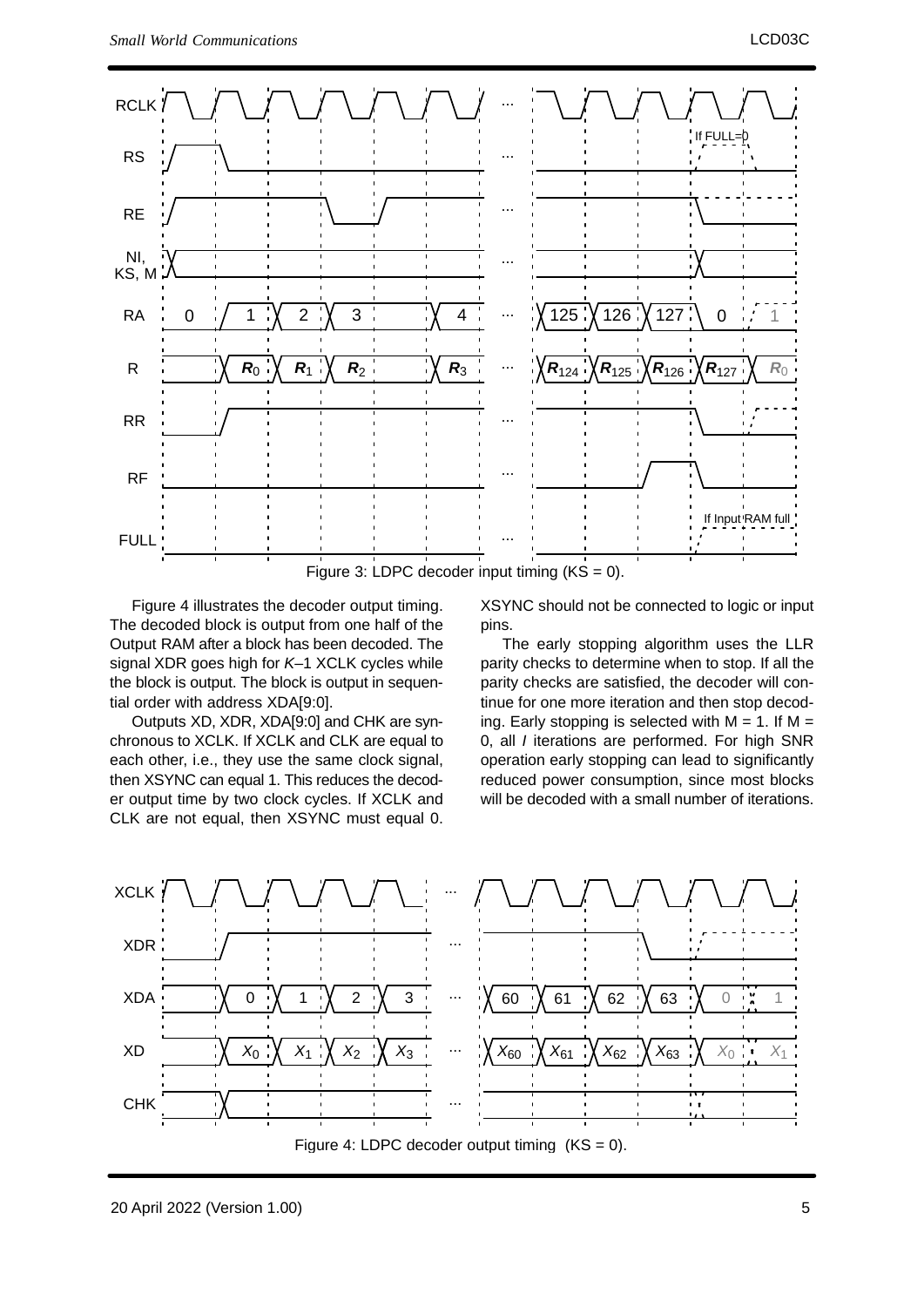### Parity Check Output

The CHK output provides an indication if the parity checks were satisfied during the last iter ation. This output is valid while XDR is high. Note that the check is performed before the last LLR calculation. It is not performed on the decoded output. If CHK is high this indicates the parity checks were satisfied, indicating that there are probably no errors in the decoded data. If CHK is low, this indicates the checks were not satisfiedand there are probably errors in the decoded data.

Computer simulations show that the probabili ty of a missed detection, that is the proportion offrames that have errors where CHK = 1 (checks satisfied), is very low. We did not see any events of this type in our simulations. This means that if $CHK = 1$  it is very likely that there are no errors in the decoder data.

However, the probability of false detection, that is the proportion of frames that have no errors where CHK = 0 (checks not satisfied), can be high.For a low number of iterations or low SNR, the probability is very close to one. That is, nearly allframes that have no errors are falsely detected to have errors. As the number of iterations increases and the SNR increases the probability decreasesto zero.

## **Simulation Software**

 Free software for simulating the LCD03C LDPC decoder in additive white Gaussian noise (AWGN) or with external data is available by sending an email to info@sworld.com.au with "lcd03csim request" in the subject header. The software uses an exact functional simulation ofthe LCD03C LDPC decoder, including all quantisation and limiting effects.

After unzipping lcd03csim.zip, there should be lcd03csim.exe and code.txt. The file code.txt con tains the parameters for running lcd03csim.These parameters are

| EbNomin | Minimum $E_b/N_0$ (in dB)            |
|---------|--------------------------------------|
| EbNomax | Maximum $E_b/N_0$ (in dB)            |
| EbNoinc | $E_b/N_0$ increment (in dB)          |
| A       | Binary modulation amplitude (1-31)   |
| ferrmax | Number of frame errors to count      |
| Pfmin   | Minimum frame error rate (FER)       |
| Phmin   | Minimum bit error rate (BER)         |
| q       | Number of quantisation bits (1 to 6) |
| NT      | Number of iterations-1 (0 to 255)    |
| м       | Stopping mode (0 to 1)               |
| ΚS      | Data Length Select (0-2)             |
| ΜS      | Message scale (0-64)                 |
|         |                                      |

| state   | State file (0 to 2)                    |
|---------|----------------------------------------|
| s1      | Seed 1 (1 to 2147483562)               |
| s2      | Seed 2 (1 to 2147483398)               |
| out dir | Output directory                       |
| in dir  | Input directory                        |
| read x  | Use external information data (y or n) |
| read r  | Use external received data (y or n)    |

The simulation will increase  $E_b/N_0$  (in dB) in EbNoinc increments from EbNomin until EbNomax is reached or the frame error rate (FER) is below or equal to Pfmin and the bit error rate (BER) is below or equal to Pbmin. Each simulation pointcontinues until the number of frame errors is equalto ferrmax. If ferrmax = 0, then only one frame is simulated.

If  $\text{\tiny MS}=$  0, the internal message scale factors are used. For  $ms > 0$ , the scale factor  $ms/64$  is used.

When the simulation is finished the output isgiven in file k(K).dat, for example k64.dat where K  $= 64$ . The first line gives the  $E_b/N_0$  (Eb/No), the number of frames (num), the number of bit errorsin the frame ( $_{\rm err}$ ), the total number of bit errors (berr), the total number of frame errors (ferr),the average number of iterations (na), and the average BER (Pb) and the average FER (Pf). Following this, the number of iterations, na, berr, ferr, Pb, Pf, number of missed detections (miss), number of false detections (fd), missed detection rate (Pmiss) and false detection rate (Pfd) aregiven for each half iteration.

The following file was used to give the simulation results for  $K = 64$  with 20 iterations. Figure 5 gives the BER and FER of all three codes with 20 iterations. Auto–stopping was used. When iterat ing is stopped early, the nasum (num\*na), berr,  $_{\mathtt{ferr,}}$   $_{\mathtt{miss}}$  and  $_{\mathtt{fd}}$  results at stopping are copied for each half iteration to the maximum iterationnumber. Thus, the  $I = 10$  result is the performance one would measure with auto–stopping and NI <sup>=</sup>9.

```
{EbNomin EbNomax EbNoinc A}16.5
1.0 5.0 0.5
{ferrmax Pfmin Pbmin} 512 1e–0 1e–5{q NI M KS MS} 6 19 1 0 0\{state s1 s2\}
 0 12345 67890
{out_dir in_dir read_x read_r}dat input n n
```
The state input can be used to continue the simulation after the simulation has been stopped, e.g., by the program being closed or your com-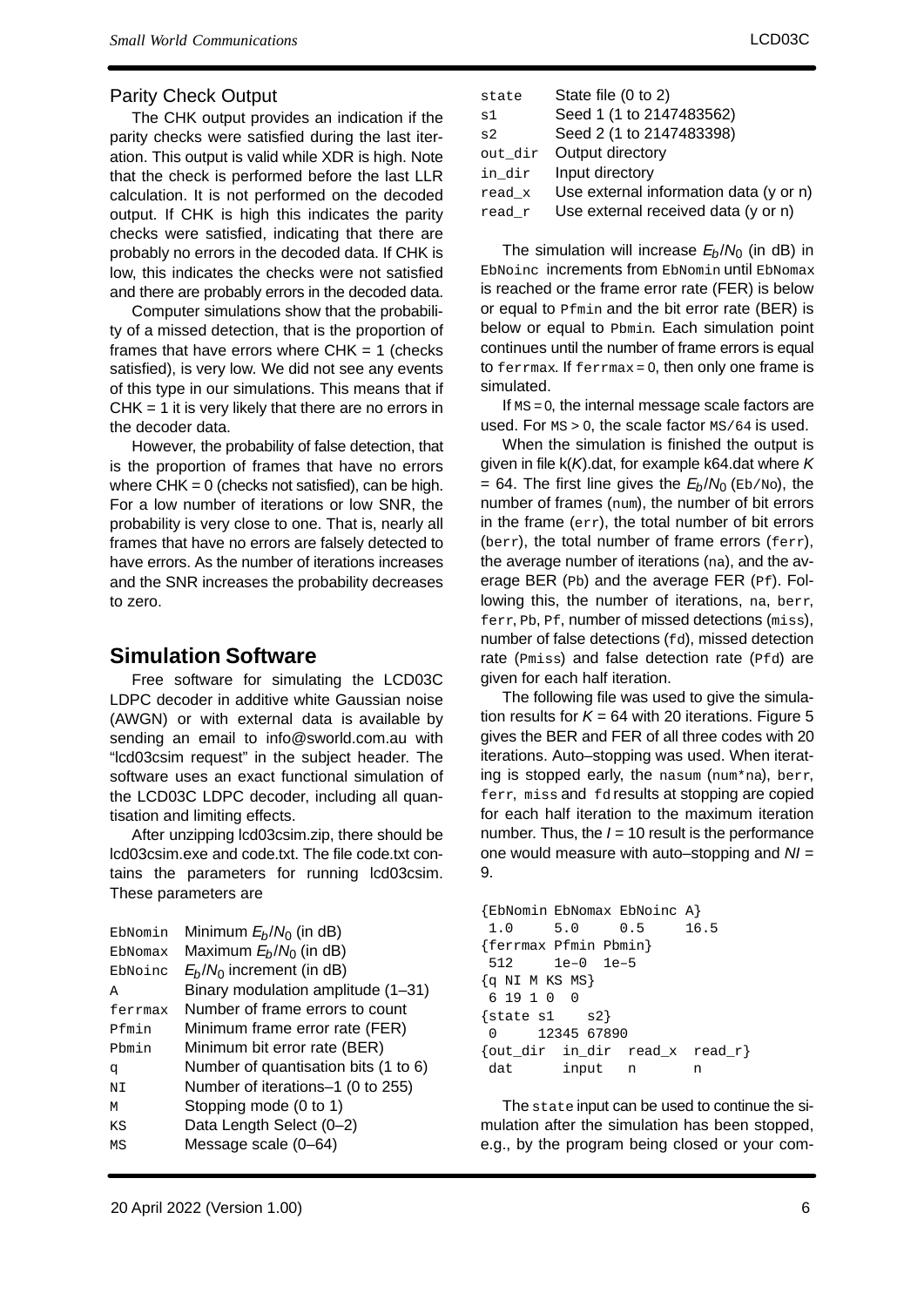

Figure 5: BER and FER performance with auto–stopping and 30 iterations.

puter crashing. For normal simulations, state = 0.While the program is running, the simulation state is alternatively written into State1.dat and State2.dat. Two state files are used in case the program stops while writing data into one file. To continue the simulation after the program isstopped follow these instructions:

1) Copy the state files State1.dat and State2.dat.This ensures you can restart the program if a mistake is made in configuring code.txt.

2) Examine the state files and choose one thatisn't corrupted.

 3) Change the state parameter to 1 if State1.datis used or 2 if State2.dat is used.

 4) Restart the simulation. The output will be appended to the existing  $k(K)$ . dat file.

5) After the simulation has been completed, makesure that state is changed back to 0.

 The software can also be used to encode and decode external data. To encode a block $\mathbf{x}$   $(\mathcal{K})$  dat in the directory given by in dir, set  $\texttt{read\_x}$  to  $\texttt{y}$ ,  $\texttt{e.g.}, \ \texttt{x\_(K)}$ .dat in directory  $\texttt{input}$  (each line contains one byte of data in hexadecimal with the left most bit corresponding to the firstencoded bit). The encoded stream  $y_{-}(K)$ . dat will be output to the directory given by out\_dir.

To decode data, place the received block ofdata in file  $r_-(\mathcal{K})$ .dat in directory in  $\det$  and set  $_{\rm{read\_r}}$  to  $_{\rm{y.}}$  The decoded data is output to  $xd_{n}(K)$ .dat in directory out\_dir.  $r_{n}(K)$ .dat has in each line  $R[i]$ ,  $i = 0$  to  $N-1$  in decimal form, e.g., the first three lines could be

$$
\begin{array}{c} -25 \\ 9 \\ 31 \end{array}
$$

The input data is of the form

$$
R[i] = A^*(1-2^*Y[i]+N[i])
$$

where A is the signal amplitude, Y[i] is the coded bit, and N[i] is white Gaussian noise with zeromean and normalised variance  $\sigma^2$ . For Q odd, the magnitude of R[i] should be rounded to thenearest integer and be no greater than  $Q_{\text{max}}$ .

## **Ordering Information**

 SW–LCD03C–SOS (SignOnce Site License)SW–LCD03C–SOP (SignOnce Project License)